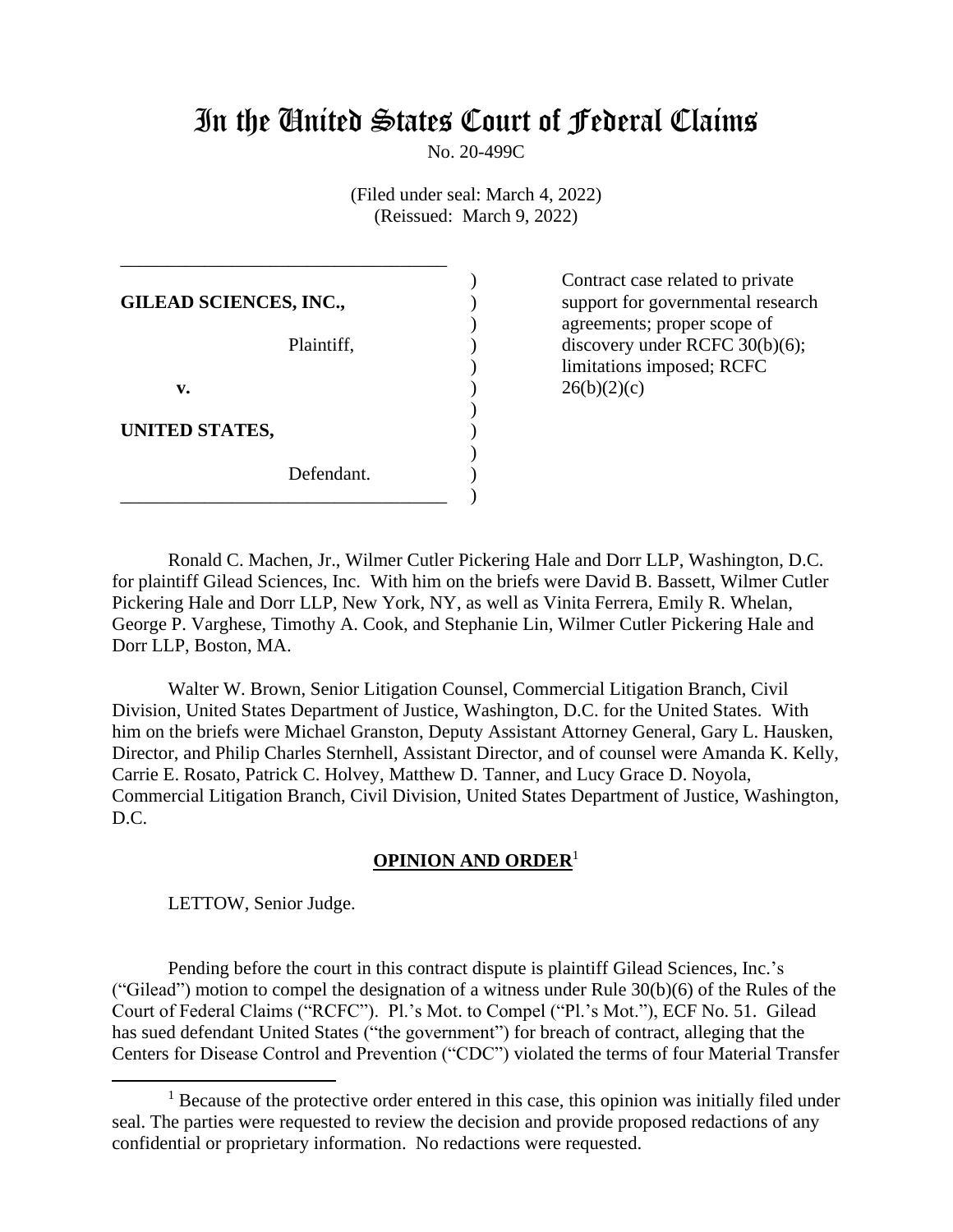Agreements ("MTAs") and two Clinical Trial Agreements ("CTAs"). *See* First Am. Compl., ECF No. 33.

This action is closely tied to a patent infringement case pending in the district of Delaware styled *United States v. Gilead Sciences Inc.,* No. 19-2103MN (D. Del., filed Nov. 5, 2019). Discovery in that action and this one has been coordinated by the parties,<sup>2</sup> except that the pending motion has been filed only in this court, Hr'g Tr. 22:21-22, 24:20-25.<sup>3</sup> The results however, would be applicable also to the district court case.<sup>4</sup> The motion seeks to compel the government to designate a witness or witnesses to testify regarding the topic of Gilead's Rule 30(b)(6) Notice which concerns the government's policies and procedures for tracking government obligations under MTAs, CTAs, and other similar agreements. Pl.'s Mot. at 2. The government counters that the notice was overly broad. Def.'s Opp'n to Pl.'s Mot. to Compel at 2 ("Def.'s Opp'n"), ECF No. 54. After briefing was completed, *see* Pl.'s Reply, ECF No. 58, the court held a hearing on February 10, 2022. The motion is ready for disposition.

### **BACKGROUND**<sup>5</sup>

Gilead's lawsuit "arises out of a specific series of interactions and two sets of contracts" in its ongoing collaboration with the CDC. First Am. Compl. ¶ 5. From 2004 to 2014, Gilead and the government entered into four MTAs (and issued several amendments to those agreements during that time span) that stipulated that Gilead would provide the CDC "with significant quantities of Gilead compounds free of charge." First Am. Compl. ¶¶ 6, 45; *see also* First Am. Compl., Exs. 4-7, ECF Nos. 34-4 to 34-7. In exchange, the government agreed to "promptly notify" Gilead of "any Inventions" derived from work performed under the agreements. First Am. Compl., Ex. 4 at 3. "Inventions" were defined in each MTA as "any inventions, discoveries and ideas that are made, conceived or reduced to practice." First Am. Compl., Ex. 4 at 3. Per the agreements, the CDC was "to put the results of the Trial[s], patentable or otherwise, in the public domain for all to use without obligation or compensation to [the] CDC." First Am. Compl., Ex. 27 at 2, ECF No. 34-27.

2 *See* Hr'g Tr. 6:14 to 7:5 (Feb. 10, 2022).

The date will be omitted from further citations to the hearing transcript.

<sup>3</sup> The parties reportedly used the same numbering system for discovery in both courts. Hr'g Tr. 24:21-23.

<sup>4</sup> The parties previously agreed that "[d]eposition testimony given in the Delaware action shall be deemed given in this action as well." Joint Status Report of March 17, 2021 at 26, ECF No. 24. The reverse is also true; any response the government makes to discovery in this action will be applicable in the District of Delaware. Hr'g Tr. 6:22 to 7:2.

<sup>5</sup> The recitations that follow do not constitute findings of fact but rather are recitals attendant to the pending motions and reflect matters drawn from the complaint, the parties' briefs, and records and documents appended to the complaint and briefs.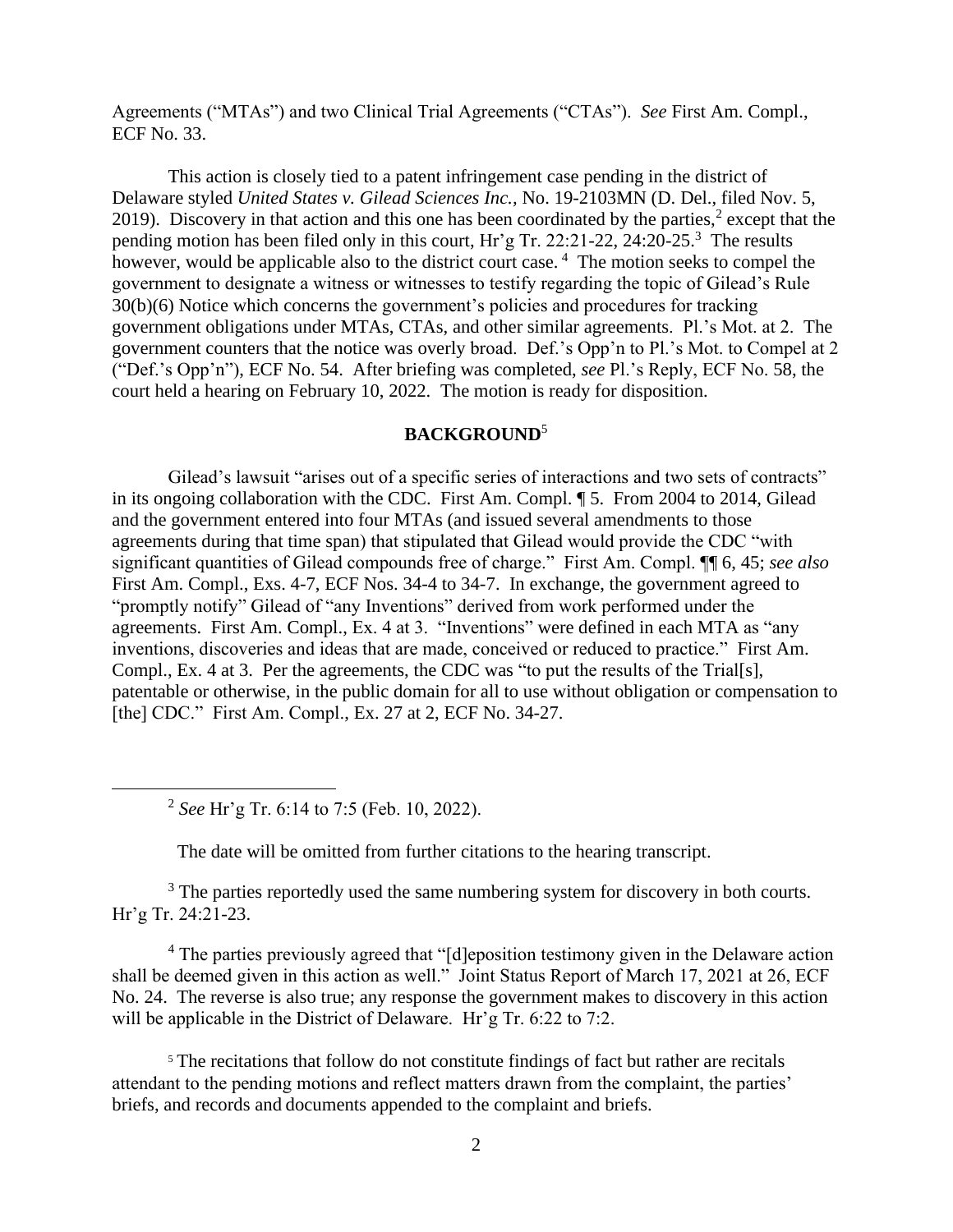Additionally, Gilead and CDC entered into two CTAs in 2004. First Am. Compl.  $\P$  50, 57. The first CTA was amended in 2007, and the second was amended three times between 2006-2012. First Am. Compl. ¶¶ 54, 60. The CTAs specified that the CDC would "not . . . seek patent protection in connection with any inventions that derive from the use of the Study Drug[s] in the Trial[s]." First Am. Compl., Ex. 27 at 2.

In February 2006, the CDC first took steps to patent inventions "related to purported inventions that CDC made in the course of the research conducted under the MTAs, . . . using the compounds that Gilead provided under the MTAs." First. Am. Compl. ¶ 11. It was not until years later that the Patent and Trademark Office issued several patents.<sup>6</sup> Having previously received approval from the Food and Drug Administration on July 16, 2012 for the use of the drug Truvada for HIV-1 pre-exposure prophylaxis and begun doing so, s*ee* First Am. Compl. ¶ 15, the government notified Gilead on March 11, 2016—some years later—that Truvada "may be covered" by a patent "recently obtained" by the CDC. First Am. Compl., Ex. 26 at 1, ECF No. 34-26. Gilead countered that the government had breached their agreements and that the patents were not valid. First Am. Compl. ¶ 110.

On November 6, 2019, the government filed suit against Gilead in the United States District Court for the District of Delaware. *See United States v. Gilead Sciences, Inc*., No 19- 2103MN (D. Del., filed Nov. 6, 2019). The government alleges in the Delaware lawsuit that Gilead infringed its patents by selling and promoting Truvada and a related drug, Descovy, for HIV PrEP. First Am. Compl. ¶ 115. On April 24, 2020, Gilead filed suit in this court, alleging breach of the MTAs and CTAs. *See* Compl., ECF No. 1. Since that time, the court has held that it possessed jurisdiction over the case and declined to dismiss the action. *See Gilead Sciences, Inc. v. United States*, 151 Fed. Cl. 742 (2020); *Gilead Sciences, Inc. v. United States,* 155 Fed. Cl. 336 (2021). Coordinated discovery has proceeded simultaneously in both this case and the related case before the district court in Delaware. During the course of discovery, the parties took over 100 hours of deposition testimony, *see* Def.'s Opp'n at 2, in which Gilead received conflicting testimony from various government employees about how or who tracked the government's obligations under the agreements. Pl.'s Mot. at 8-9.<sup>7</sup>

 $7$  The director of the CDC's Technology Transfer office testified that she did not determine whether the CDC had obligations under MTAs. Pl.'s Mot., Ex. 8 at 70:20 to 71:4, ECF No. 51-8. In contrast, an employee of the National Institutes of Health stated that she "presume[d]" that obligations associated with MTAs were tracked by the CDC's Technology Transfer Office. *Id.*, Ex. 9 at 87:17 to 88:4, ECF No. 51-9. Further employees within the CDC provided conflicting testimony regarding who bore the responsibility of ensuring compliance with the CDC's obligations. *Compare id.*, Ex. 10 at 96:14 to 97:23, ECF No. 51-10 ("Q: Did you ever have to notify any party to a material transfer agreement based on the discovery described in a material transfer agreement? A. No. . . . O: Would this type of notification have fallen on Lisa [Blake-DiSpigna]'s plate? Would Lisa have been responsible for something like that? A. Yes."), *with id.*, Ex. 11 at 41:11-20, ECF No. 51-11 ("Q: So, if Ms. Ghosh had suggested that it was your office's responsibility to notify Gilead, would you agree with that? A: No. . . . Q: Why not? A: Because our role was administrative services. And our job was simply to put

 $6$  Those patents are Nos. 9,044,509 (issued June 2, 2015); 9,579,333 (issued Feb. 28, 2017); 9,937,191 (issued Apr. 10, 2018); and 10,335,423 (issued July 2, 2019). *See* First Am. Compl. ¶ 12.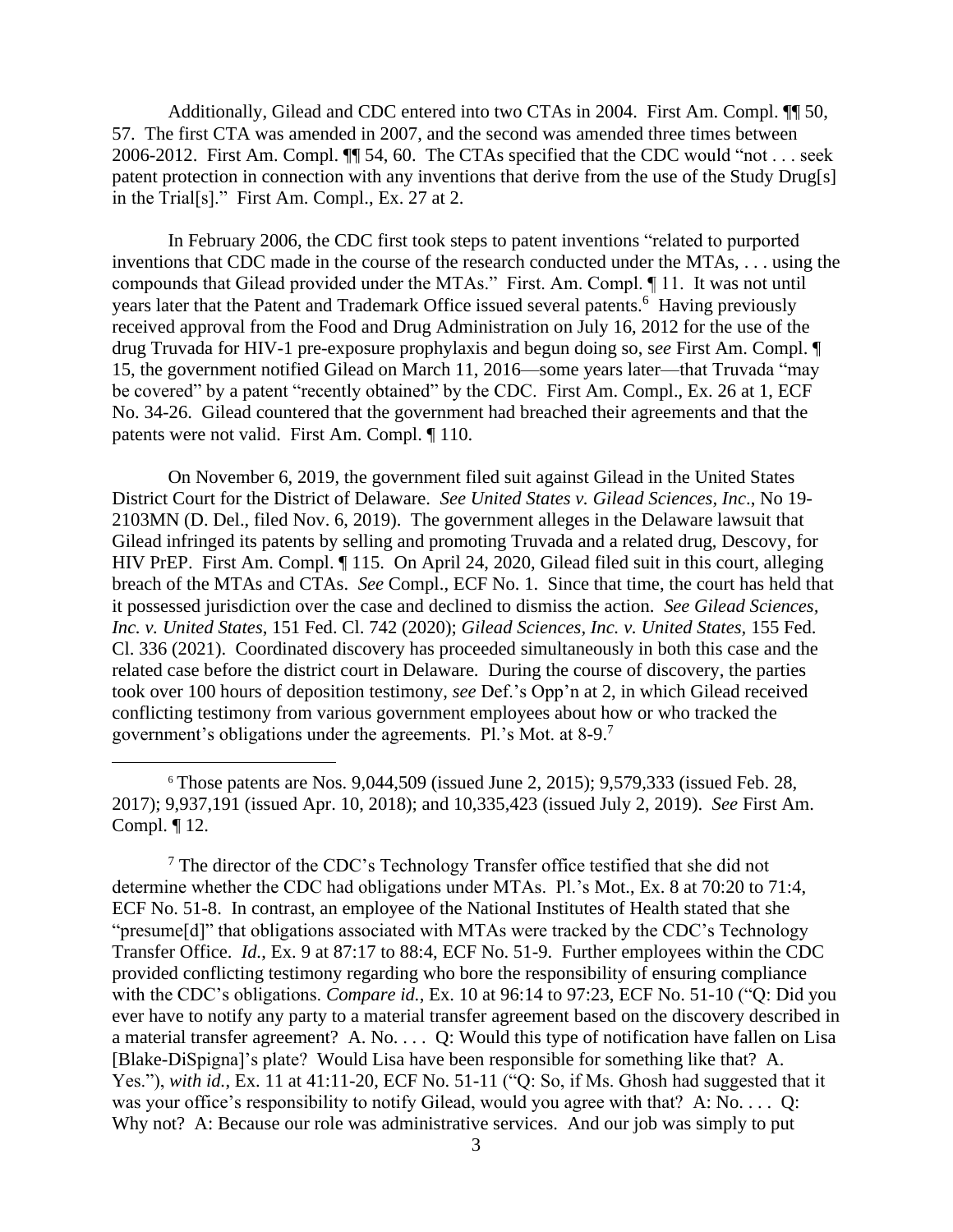On October 21, 2021, Gilead served the government with a Rule 30(b)(6) notice. Particular to this motion, Topic 130 of that notice sought testimony regarding:

The policies, procedures, and persons involved in tracking the [g]overnment's obligations under material transfer agreements, clinical trial agreements, or Cooperative Research and Development Agreements [("CRADAs")] that CDC and [Public Health Service ("PHS")] enter into, including but not limited to procedures or guidance related to the persons responsible for providing disclosures or notice under any such agreements, what such disclosure or notice typically includes, and the timing of such disclosure or notice.

Pl.'s Mot., Ex. 2 at 2, ECF No. 51-2. The parties conferred about Topic 130 on November 8, 2021 before the government served formal responses to the Rule 30(b)(6) notice. Pl.'s Mot at. 3; Def.'s Opp'n at 3-4. At that time, the government raised its concern that Topic 130 was overly broad. Pl.'s Mot. at 3; Def.'s Opp'n at 4. Gilead avers that it clarified that the topic sought "testimony only with respect to the policies and procedures governing agreements involving CDC and PHS and that it was willing to further limit the scope of the topic to CDC's policies and procedures related to its obligations in MTAs and CTAs." Pl.'s Mot. at 3. Thereafter, Gilead did not serve an amended version of Topic 130, and the government objected to the topic as overly broad in its responses served on November 18, 2021. Def.'s Opp'n at 4.

The parties conferred again on December 21, 2021. Pl.'s Mot. at 4; Def.'s Opp'n. at 4. At that time, Gilead offered to limit the scope of the topic "to specific groups at CDC or to a specific time period." Pl.'s Mot. at 5. The government responded that those limitations would not rectify the burden on the government since Topic 130—in the government's view—seeks testimony "concerning every MTA, CTA, or CRADA that unnamed groups at CDC entered into." Def.'s Opp'n at 5. The government offered that it would be willing to provide a witness to testify regarding the specific agreements at issue in the case due to the "unique obligations" created in individual MTAs and CTAs. *Id.*<sup>8</sup> Gilead rejected that compromise, maintaining that Topic 130 "seeks testimony on general policies related to the types of agreements at issue in this case, and not testimony on each and every government collaboration." Pl.'s Mot. 4-5. The parties did not reach an agreement concerning the scope of Topic 130, and the government did not designate a witness to testify to it.

Gilead filed its motion to compel on January 10, 2022. Fact discovery in the case closed on January 21, 2022. *See* Order of April 6, 2021, ECF No. 26. In its motion, Gilead argues that the topic is relevant and not overly broad as it seeks information about the government's monitoring practices generally and that a witness is necessary to address the issue because other government witnesses have given inconsistent answers. *See generally* Pl.'s Mot. The

together the agreement and get it executed. And we did our part. And that was the responsibility.").

<sup>&</sup>lt;sup>8</sup> The government contends that a restriction in time is necessary in part because there was a change in structure of the offices responsible for the agreements. Def.'s Opp'n at 7. Prior to 2013, the Office of Technology Transfer essentially handled prosecuting patents while the Office of Administrative Services drafted and negotiated the types of agreements at issue here. Hr'g Tr. 19:24 to 20:18. In 2013, those offices merged. Hr'g Tr. 20:18-23.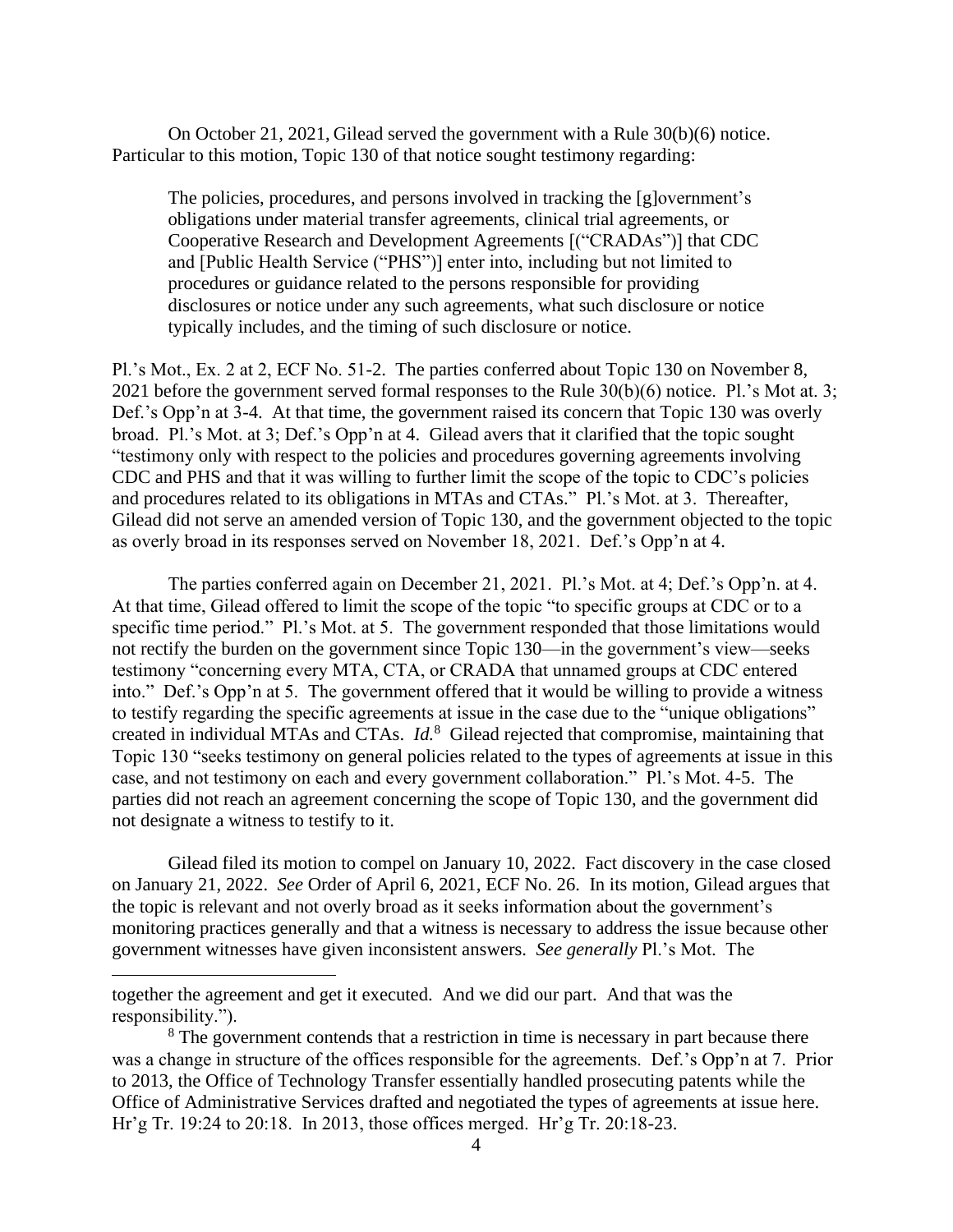government counters that the wording of Topic 130 encompasses every policy and agreement entered into by CDC and PHS and is therefore overly broad. Def.'s Opp'n at 6. Further, the government contends that any inconsistency in testimony is a result of Gilead asking broad questions to the wrong witnesses. *Id.* at 11. Subsequent to the filing of Gilead's motion and the government's opposition brief, the government served a supplemental interrogatory response on January 28, 2022, which stated in part that "CDC and PHS as agencies do not (and did not) track 'the [g]overnment's obligations under [MTAs, CTAs, or CRADAs] that CDC and PHS enter into,' including the MTAs and CTAs at issue in this litigation." Pl.'s Reply, Ex. 1 at 15, ECF No. 58-1.

In its opposition and at the hearing, the government argued that Topic 130 should be limited to the CDC, a specific time period, and to the agreements at issue in this case. *See* Def.'s Opp'n at 8-10; Hr'g Tr. 19:6-23; 22:19 to 23:5. At the hearing, Gilead suggested limiting discovery under the topic to "policies from the CDC and the PHS for these types of agreements, MTAs and CTAs." Hr'g Tr. 26:14-24.

#### **STANDARDS FOR DECISION**

"Questions of the scope and conduct of discovery are, of course, committed to the discretion of the trial court." *Florsheim Shoe Co. v. United States*, 744 F.2d 787, 797 (Fed. Cir. 1984). "Accordingly, resolution of a motion to compel discovery is committed to that discretion." *3rd Eye Surveillance, LLC v. United States*, 143 Fed. Cl. 103, 109 (2019) (citing *Heat & Control, Inc. v. Hester Indus., Inc*., 785 F.2d 1017, 1022 (Fed. Cir. 1986)). When deciding motions to compel, the "court must balance potentially conflicting goals," *Petro-Hunt, L.L.C. v. United States*, 114 Fed. Cl. 143, 144 (2013), with the understanding that "[m]utual knowledge of all the relevant facts gathered by both parties is essential to proper litigation," *Hickman v. Taylor*, 329 U.S. 495, 507 (1947).

#### **ANALYSIS**

Rule 30(b)(6) requires that a party serving a notice under this rule "must describe with reasonable particularity the matters for examination." In turn, the named organization "must then designate one or more . . . persons who consent to testify on its behalf." *Id.* Rule 30(b)(6) is subject to the limitations of Rule  $26(b)(2)$ , and the court must limit the scope of a Rule  $30(b)(6)$ topic to the extent it is unreasonably cumulative or is unduly burdensome. *See* RCFC  $26(b)(2)(C)(1)-(3)$ . Therefore, "Rule  $30(b)(6)$  call[s] on the court[] to ensure that both sides are adhering to the rule's objective of fair access to corporate information and, at the same time, to guard against overreaching by the party seeking discovery and failure of the [organizational] party to satisfy its obligations." 8A Richard L. Marcus, Federal Practice & Procedure § 2103 (3d ed. 2021) (discussing Fed. R. Civ. P. 30); *see Ierardi v. Lorillard, Inc.*, Civ. A. No. 90-7049, 1991 WL 66799, at \*2 (E.D. Pa. Apr. 15, 1991) ("The purpose of Rule 30(b)(6) is to ensure that corporations supply relevant information to opposing counsel relating to corporate practices, policies, procedures and actions.") (discussing Fed. R. Civ. P.  $30(b)(6)$ .<sup>9</sup>

<sup>9</sup> RCFC 30(b)(6) mirrors Fed. R. Cir. P. 30(b)(6), and the rules should be interpreted *in pari materia*.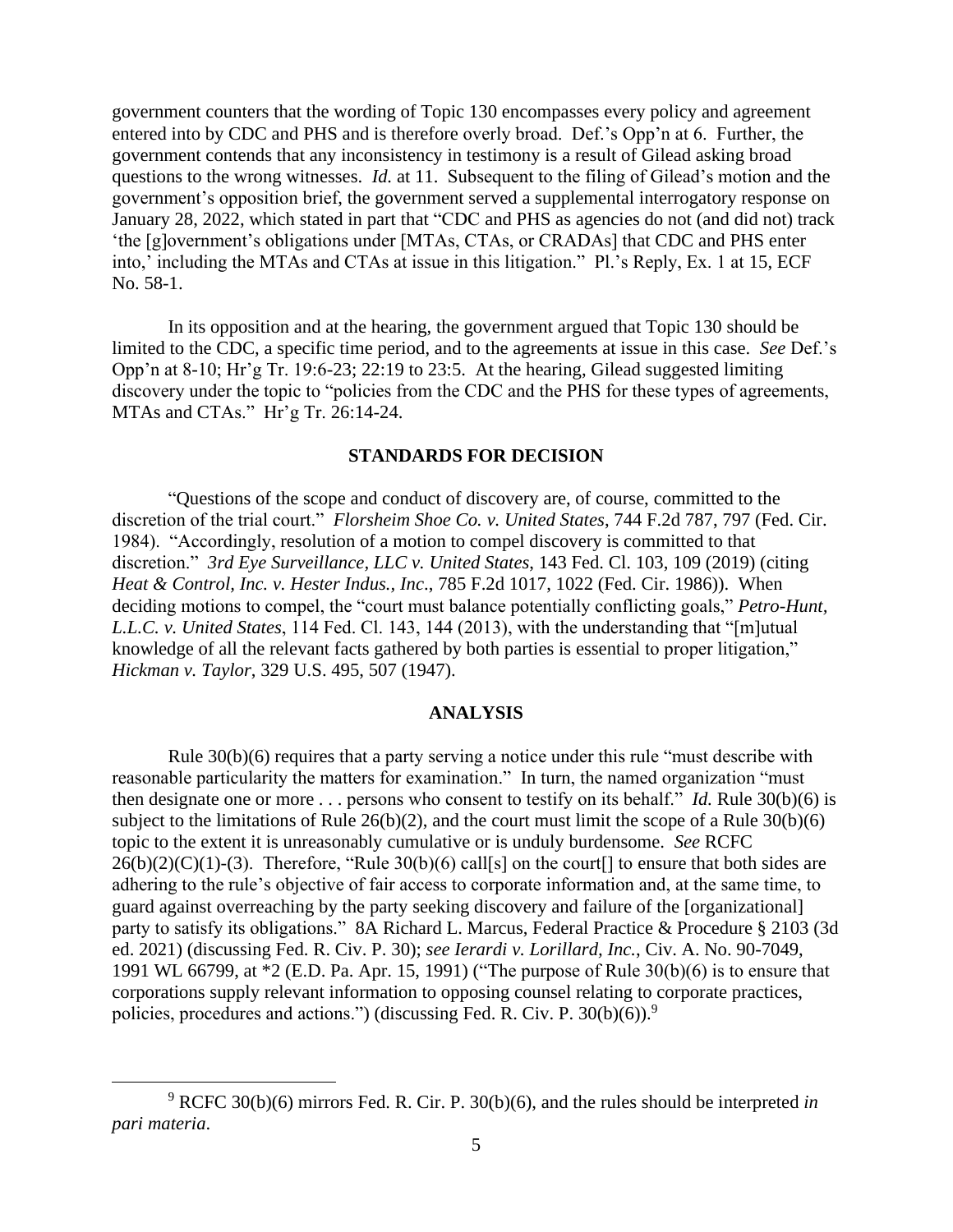The government does not contest the relevancy of Gilead's inquiry generally but does contend that Gilead has failed to meet its obligation under Rule 30(b)(6) to describe the inquiry with particularity. *See* Def.'s Opp'n at 12*.* Ultimately, the party seeking discovery bears the burden of showing it has defined its deposition notice with particularity. *See* 8A Richard L. Marcus, Federal Practice & Procedure § 2103 (3d ed. 2021) (discussing Fed. R. Civ. P. 30). Both parties have offered potential limitations for the topic. The government would limit the topic according to time, agency, and the specific agreements in this case, Def.'s Opp'n 7-8, while Gilead would limit the topic to CDC and PHS policies regarding MTAs and CTAs generally. Hr'g Tr. 26:14-24. The parties are correct to offer limitations to the inquiry because it is overly broad as written in that it seeks information about all of the CDC's and PHS's MTAs, CTAs, and CRADAs without a time limitation. While Gilead contends that it seeks information related only to "general policies and procedures that [CDC and PHS] follow to track their obligations under the specific types of agreements," Pl.'s Reply at 3, the language of the notice does not necessarily reflect that focus.

Pursuant to Rule 26(b)(2)(C), the court will limit Topic 130 of Gilead's Rule 30(b)(6) notice by time, agency, and type of agreement. The court will address the parties' suggested limitations in turn, beginning with whether the topic should be limited to the CDC alone or should also include PHS. The government argues that PHS is irrelevant to the claim because "all the agreements in this case were between Gilead and the CDC." Def.'s Opp'n at 8. In response, Gilead argues that the MTAs at issue are titled "Public Health Service Material Transfer Agreement," Pl.'s Reply at 3 n.2 (citing First Am. Compl., Ex. 4 at 1), and those agreements create obligations for PHS because it agreed to "give serious and reasonable consideration to [p]rovider's request for a non-exclusive or exclusive license on commercially reasonable terms under PHS's intellectual property rights in or to any [i]nventions." *Id.* (citing First Am. Compl., Ex. 4 at  $\P$  8).

Eight of the eleven agencies of the Department of Health and Human Services make up PHS. In effect, PHS is a sprawling entity whose policies and procedures encompass agencies and agreements that are unrelated to this case. Further while Gilead is correct that the MTAs state obligations for "PHS," each MTA also states that the National Institutes of Health, the Food and Drug Administration, and the CDC are collectively referred to as PHS and the "recipient" under each agreement is listed solely as CDC. First Am. Compl., Ex. 4 at 1; Ex. 5 at 1, ECF No. 34-5; Ex. 6 at 1, ECF No. 34-6; Ex. 7. at 1, ECF No. 34-7. Gilead does contend that CDC, as a sub-agency of PHS, may be subject to general PHS policies that would not be considered CDC policies. Hr'g Tr. 25:21 to 26:13. In light of the breadth of PHS, the lack of other PHS agencies' involvement, and the predominance of CDC's role in this case, the court will limit the scope of Topic 130 to agreements concerning the CDC specifically and any general policies that PHS has implemented that pertain to the CDC. Policies specific to other agencies within PHS and their MTAs and CTAs will be beyond the scope of the now limited topic.

The government next advocates that the topic should be limited to the specific MTAs and CTAs at issue in this case. Def.'s Opp'n at 7; Hr'g Tr. 22:23 to 23:5. While Gilead's original request encompassed all MTAs, CTAs, and CRADAs, it has since expressed a willingness to limit its request to MTAs and CTAs as categories. Hr'g Tr. 26:20-24. It maintains, however, that Topic 130 must extend to all MTAs and CTAs, not just the ones at issue here, to accomplish its goal of determining what CDC's general policies and procedures are in regard to tracking its obligations under these types of agreements. Pl.'s Mot. at 7. The government maintains that a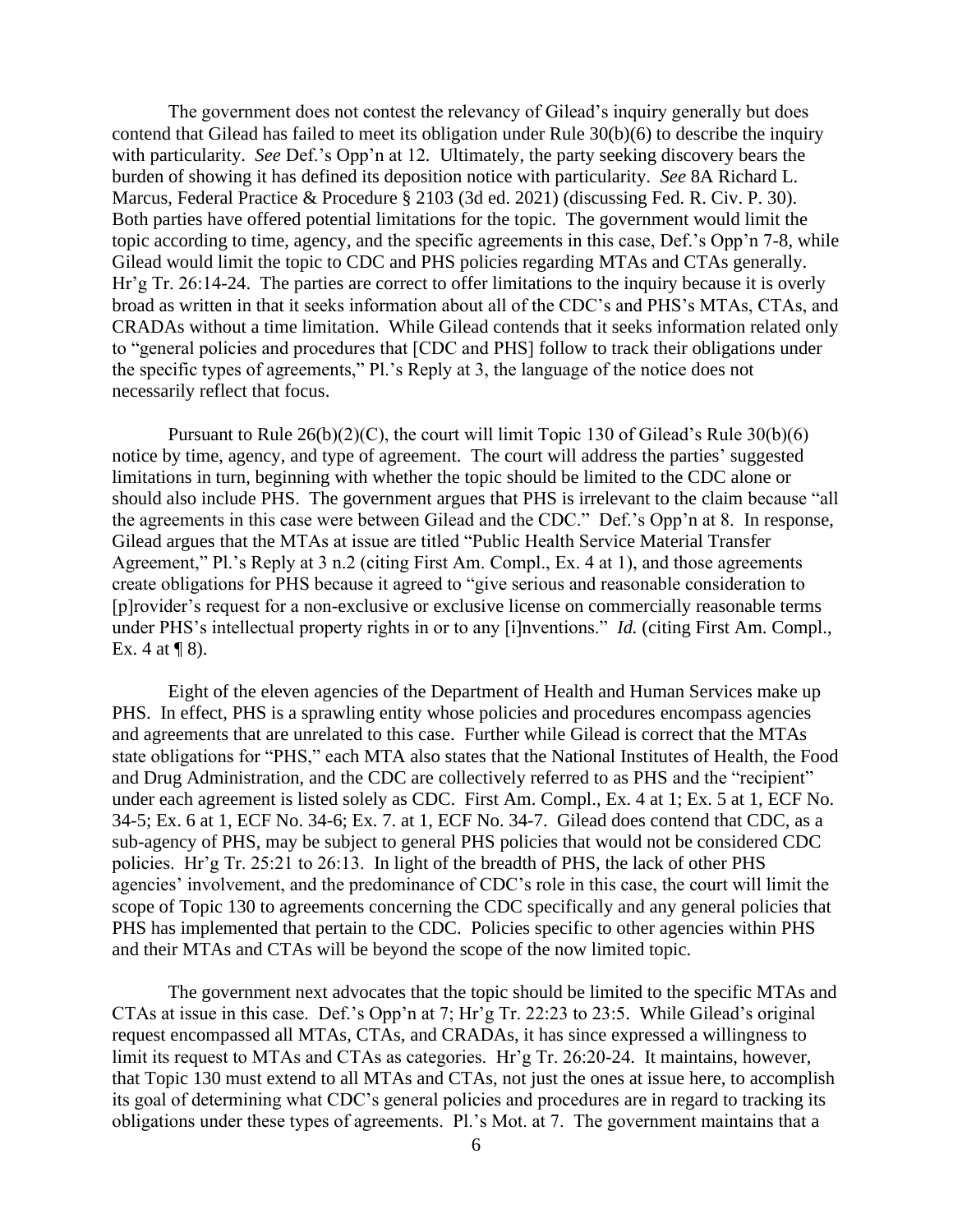non-specific discussion of MTAs and CTAs is not possible due to each agreements' unique terms. Def.'s Opp'n at 7; Hr'g Tr. 29:24 to 30:8.

As an initial matter, in light of the distinct nature of CRADAs and Gilead's own willingness to limit its request in that regard, CRADAs are removed from the scope of Topic 130. The court, however, will not limit the topic to the specific MTAs and CTAs involved in this case. The purpose of Rule 30(b)(6) is in part to give parties the opportunity to obtain information about the general policies and procedures of its opponent. *See* 8A Richard L. Marcus, Federal Practice & Procedure § 2103 (3d ed. 2021) (discussing Fed. R. Civ. P. 30). Limiting Gilead's discovery to only the six agreements at issue here would deprive them of the relevant knowledge of whether CDC (and PHS as a whole) have general policies that were not followed in this case. While the government stated in its supplemental interrogatory response that CDC and PHS "do not (and did not) track 'the government's obligations'" under these types of agreements, it still must designate a witness to testify whether that failure was proper under applicable policies, and whether the failure had a reasonable basis in law and fact. Pl.'s Reply, Ex. 1 at 15. In that same vein, where the government contends that it was the role of the principal investigators to track the obligations under CTAs, *see* Hr'g Tr. 17:23 to 18:24; 21:16 to 22:2, it again must produce a witness to testify to the CDC's procedures in that regard.

The court, however, will limit the scope of Topic 130 to MTAs and CTAs entered into by CDC between the relevant time of 2004 and 2014 when the agreements and amendments here were made. While this time period does encompass the years before the technology transfer office and the office of administrative services were merged, *see supra* n.8, Rule 30(b)(6) contemplates that "one or more" individuals may be designated to address the issues raised. *See*  RCF 30(b)(6).

Topic 130 should now be read as:

The policies, procedures, and persons involved in tracking the government's obligations under *material transfer agreements and clinical trial agreements* that *the CDC* entered into *between 2004 and 2014*. 10

These limitations bring the topic within the confines of Rule 30(b)(6) as explicated by this court in *Ehren-Haus Indus., Inc. v. United States*, 150 Fed. Cl. 513 (2020), by limiting it to policies at issue during the relevant time of the contracts at issue.

# **CONCLUSION**

For the reasons set forth above, the government's motion to compel is GRANTED IN PART AND DENIED IN PART. Fact discovery is reopened for this purpose until April 5, 2022,

 $10$  The government argues that the entire notice was made impermissible by Gilead's use of the language "including, but not limited to . . ." pursuant to *Reed v. Bennett*, 193 F.R.D. 689, 692 (D. Kan. 2000). Rather than strike the entire notice, the court has stricken the impermissible language consistent with a ruling by the District Court of the District of Columbia. *See Tri-State Hosp. Supply Corp. v. United States*, 226 F.R.D. 118, 125 (D. D.C. 2005) (striking "but not limited to" language from a Rule 30(b)(6) notice).